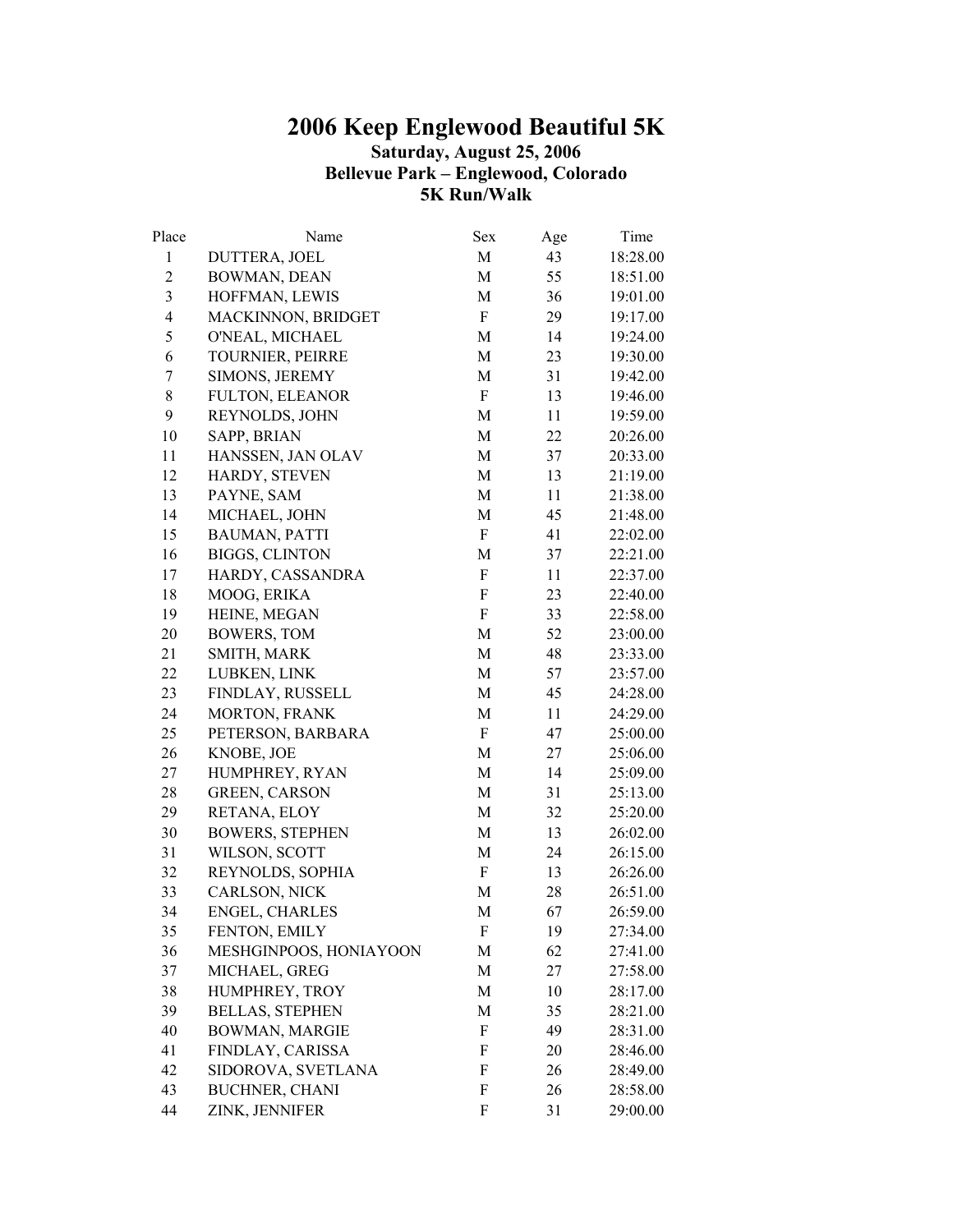| 45 | SYSON, EMMA            | F           | 40             | 29:03.00   |
|----|------------------------|-------------|----------------|------------|
| 46 | HORAN, COLE            | M           | 10             | 29:11.00   |
| 47 | LOGSDON, AMY           | F           | 42             | 29:12.00   |
| 48 | HUMPHREY, CURTIS       | M           | 42             | 29:26.00   |
| 49 | MOTTRAM, KEITH         | M           | 35             | 29:32.00   |
| 50 | FINDLAY, TANNER        | M           | 9              | 29:45.00   |
| 51 | FINDLAY, BRIAN         | M           | 44             | 29:47.00   |
| 52 | BIGGS-MANN, DANTAE     | F           | 39             | 29:59.00   |
| 53 | MOYNAN, KELLY          | F           | 25             | 30:12.00   |
| 54 | KNIGHT, MICHAEL        | M           | 31             | 31:05.00   |
| 55 | <b>BRANTLEY, JIM</b>   | $\mathbf M$ | 49             | 31:36.00   |
| 56 | <b>GEHR, RUSS</b>      | M           | 46             | 31:41.00   |
| 57 | <b>SEARS, DIANNE</b>   | F           | 57             | 31:59.00   |
| 58 | NORDWALL, BRUCE        | M           | 69             | 32:09.00   |
| 59 | VAN GEMERT, ZACHARIAH  | M           | 29             | 32:47.00   |
| 60 | HUMPHREY, SUSAN        | F           | 40             | 33:02.00   |
| 61 | GEHR, DOOLEY           | M           | 42             | 33:10.00   |
| 62 | HART, BRIAN            | M           | 40             | 34:01.00   |
| 63 | ALQUIST, TASHA         | F           | 30             | 34:04.00   |
| 64 | <b>SEARS, GARY</b>     | М           | 58             | 34:08.00   |
| 65 | SADLER, LINDSAY        | F           | 23             | 34:42.00   |
| 66 | OLSON, LINDA           | F           | 51             | 35:18.00   |
| 67 | <b>GEHLING, MATT</b>   | M           | 11             | 35:31.00   |
| 68 | <b>BRERETON, DAVID</b> | M           | 36             | 35:39.00   |
| 69 | LANCE, ARLENE          | F           | 60             | 35:41.00   |
| 70 | FISHER, GEORGANN       | F           | 30             | 38:41.00   |
| 71 | <b>GEHLING, KIM</b>    | F           | 38             | 40:27.00   |
| 72 | <b>WARE, TRACIE</b>    | F           | 23             | 41:43.00   |
| 73 | WARE, TROY             | M           | 25             | 41:46.00   |
| 74 | SMITH, M. AILEEN       | F           | 46             | 41:52.00   |
| 75 | <b>GEHLING, JEFF</b>   | M           | 14             | 42:23.00   |
| 76 | MOORE, KATHI           | F           | 35             | 43:33.00   |
| 77 | HITTNER, SCOTT         | M           | 39             | 43:37.00   |
| 78 | MOORE, JOHN            | M           | 37             | 43:40.00   |
| 79 | FAGAN, JAMES           | M           | $\overline{4}$ | 45:21.00   |
| 80 | FAGAN, J.P.            | М           | 37             | 45:33.00   |
| 81 | RUTHERFORD, KYLEY      | F           | 6              | 45:44.00   |
| 82 | MCDONALD, SUSAN        | F           | 55             | 45:47.00   |
| 83 | <b>BURT, BOB</b>       | M           | 48             | 45:49.00   |
| 84 | <b>BURT, ANNETTE</b>   | F           | 47             | 45:53.00   |
| 85 | FAGAN, PATRICK         | M           | 7              | 46:12.00   |
| 86 | FAGAN, JEANNE MARIE    | F           | 43             | 46:19.00   |
| 87 | FINDLAY, COOPER        | M           | 7              | 47:25.00   |
| 88 | <b>BUIKEMA, LEANNE</b> | F           | 12             | 47:27.00   |
| 89 |                        | F           | 47             | 47:33.00   |
|    | <b>BUIKEMA, CAROL</b>  |             |                |            |
| 90 | FINDLAY, JENNIFER      | F<br>F      | 32             | 47:36.00   |
| 91 | MONTOYA, SHANNA        |             | 30             | 52:07.00   |
| 92 | JACKSON, TANYA         | F           | 34             | 52:44.00   |
| 93 | BIRMINGHAM, JANETTE    | F           | 51             | 53:12.00   |
| 94 | RACEK, MARY ELLEN      | F           | 70             | 1:00:50.00 |